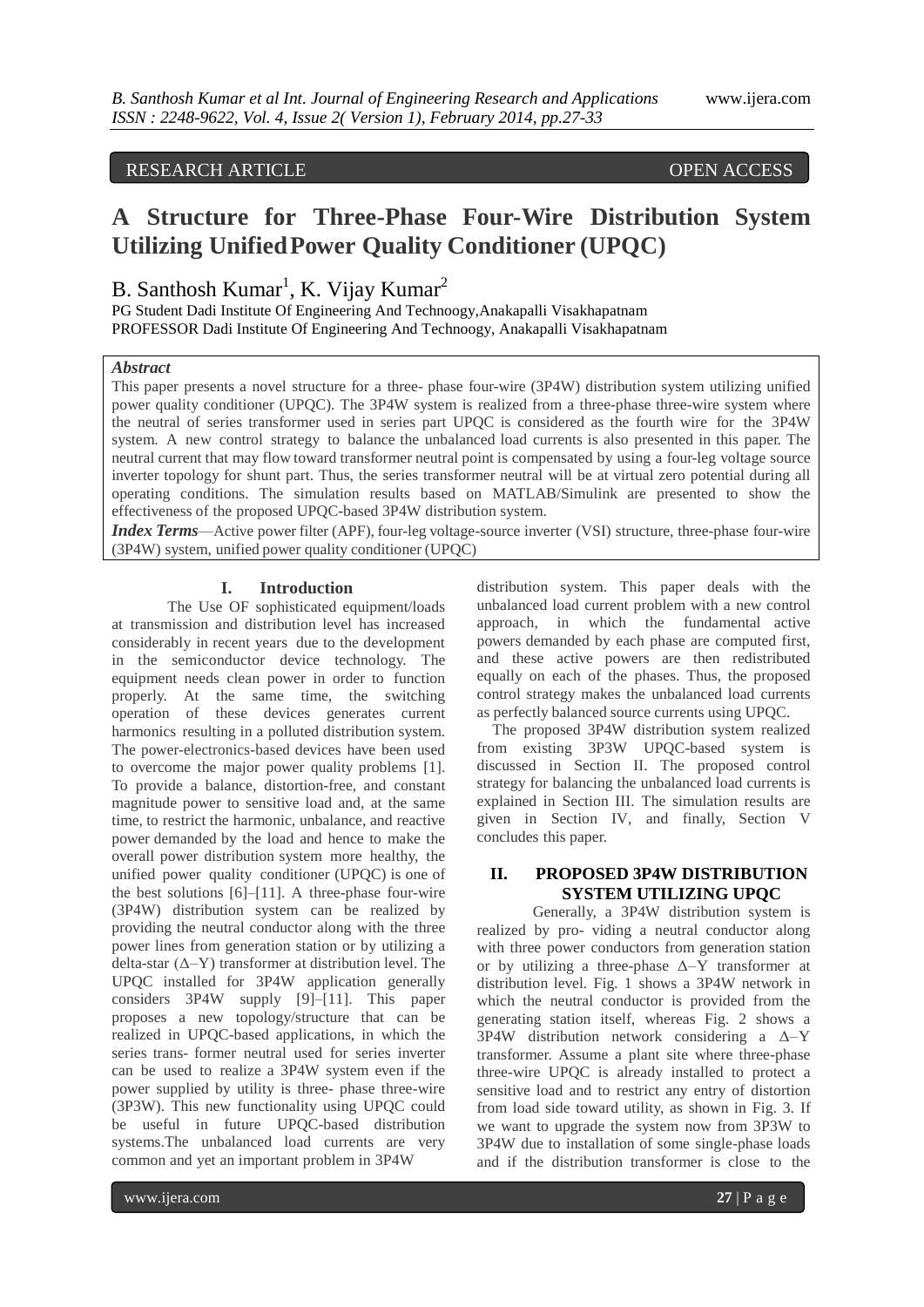plant under consideration, utility would provide the neutral conductor from this transformer without major cost involvement. In certain cases, this may be a costly solution because the distribution transformer

may not be situated in close vicinity.

Recently, the utility service providers are putting more and more restrictions on current total harmonic distortion (THD)



Fig.1.3P4Wdistributionsystem:neutral provided from generation station.



Fig.2.3P4Wdistributionsystem: neutral provided from Δ–Y transformer



Fig.3.3P3WUPQCstructure

limits, drawn by nonlinear loads, to control the power distribution system harmonic pollution. At the same time, the use of sophisticated equipment/load has increased significantly, and it needs clean power for its proper operation. Therefore, in future distribution systems and the plant/load centers, application of UPQC would be common. Fig. 4 shows the proposed novel 3P4W topology

that can be realized from a 3P3W system. This proposed system has all the advantages of general UPQC, in addition to easy expansion of 3P3W system to 3P4W system. Thus, the proposed topology may play an important role in the future 3P4W distribution system for more advanced UPQCbased plant/load center installation, where utilities would be having an additional option to realize a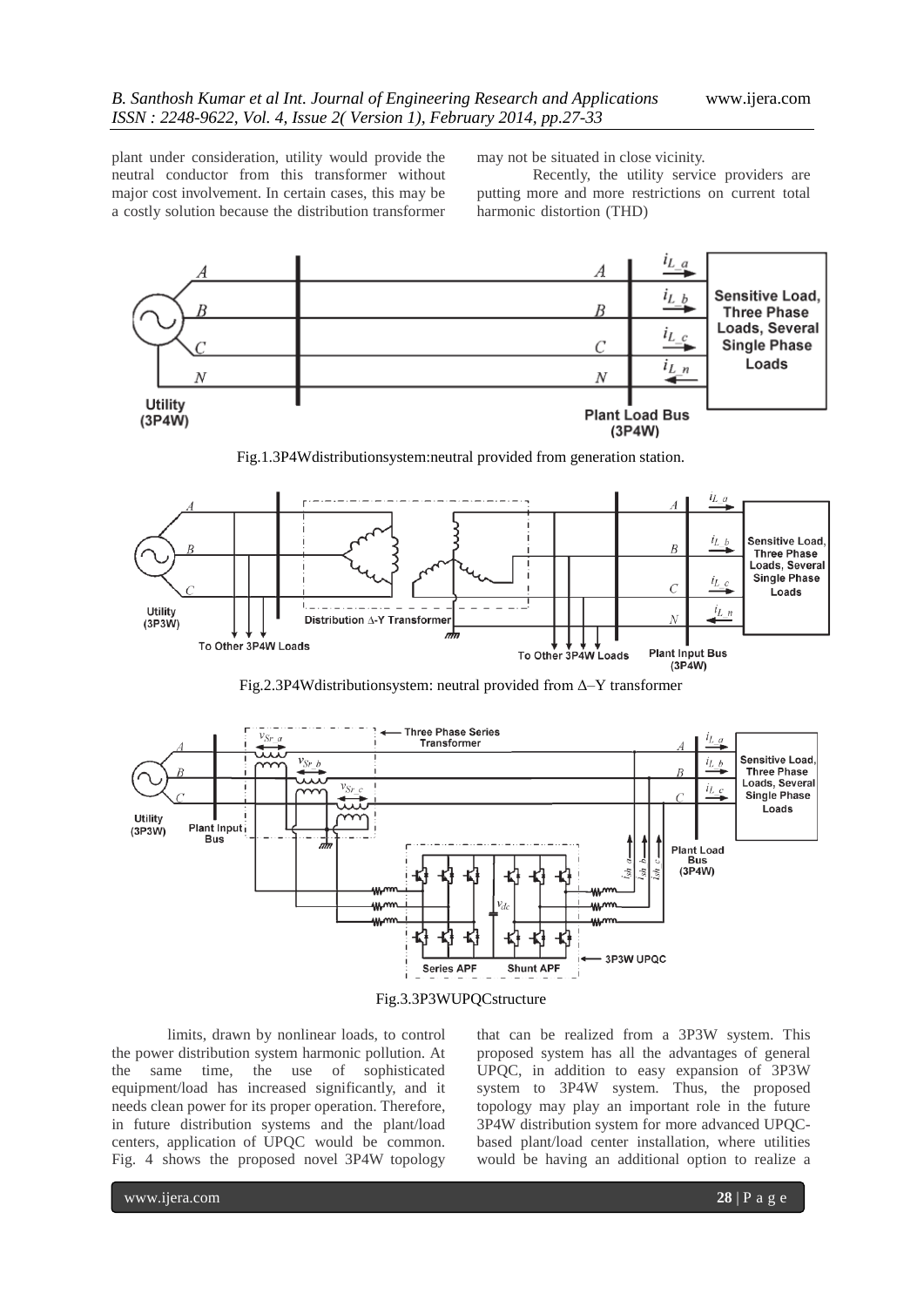3P4W system just by providing a 3P3W supply.

As shown in Fig. 3, the UPQC should necessarily consist of three-phase series transformer in order to connect one of the inverters in the series with the line to function as a controlled voltage source. If we could use the neutral of three-phase series transformer to connect a neutral wire to realize the 3P4W system, then 3P4W system can easily be achieved from a 3P3W system (Fig. 4). The neutral current, present if any, would flow through this fourth wire toward transformer neutral point. This neutral current can be compensated by using a split capacitor topology [2], [9], [10] or a four-leg voltage-source inverter (VSI) topology for a shunt inverter [2], [11]. The four-leg VSI topology requires one additional leg as compared to the split capacitor topology. The neutral current compensation in the four-leg VSI structure is much easier than that of the split capacitor because the split capacitor topology essentially needs two capacitors and an extra control loop to maintain a zero voltage error difference between both the capacitor voltages, resulting in a more complex control loop to maintain the dc bus voltage at constant level.

In this paper, the four-leg VSI topology is considered to compensate the neutral current flowing toward the transformer neutral point. A fourth leg is added on the existing 3P3W



Fig.4.Proposed3P4W systemrealizedfroma3P3Wsystemutilizing UPQC

## **III. UPQC CONTROLLER**

The control algorithm for series active power filter (APF) is based on unit vector template generation scheme [7], whereas the control strategy for shunt APF is discussed in this section. Based on the load on the 3P4W system, the current drawn from the utility can be unbalanced. In this paper, a new control strategy is proposed to compensate the current unbalance present in the load currents by expanding the concept of single phase *p*–*q* theory [5], [6]. According to this theory, a signal phase system can be defined as a pseudo two-phase system by giving *π/*2 lead or *π/*2 lag, i.e., each phase voltage and current of the original three-phase system can be considered as three independent two-phase systems. These resultant two- phase systems can be represented in *α*–*β* coordinates, and thus, the *p*–*q theory* applied for balanced three-phase system [3] can also be used for each phase of unbalanced system independently. The actual load voltages and load currents are considered as *α*-axis quantities, whereas the  $\pi/2$  lead load or  $\pi/2$  lag voltages and

*π/*2 lead or *π/*2 lag load currents are considered as *β*-axis quantities. In this paper, *π/*2 lead is considered to achieve a two-phase system for each phase. The major disadvantage of *p*–*q theory* is that it gives poor results under distorted and/or unbalanced input/utility voltages [4],[5]. In order to eliminate these limitations, the reference load voltage signals extracted for series APF are used instead of actual load voltages

For phase *a*, the load voltage and current in *α*–*β* coordinates can be represented by *π/*2 lead as

$$
\begin{bmatrix} v_{La}\ v_{La}\ v_{La}\end{bmatrix} = \begin{bmatrix} v_{La}^*(\omega t) \\ v_{La}^*(\omega t + \pi/2) \end{bmatrix} = \begin{bmatrix} V_{Lm}\sin(\omega t) \\ V_{Lm}\cos(\omega t) \end{bmatrix} \quad (1)
$$

$$
\begin{bmatrix} i_{La_{\alpha}} \\ i_{La_{\alpha}} \end{bmatrix} = \begin{bmatrix} i_{La}(\omega t + \varphi_L) \\ i_{La}[(\omega t + \varphi_L) + \pi/2] \end{bmatrix}
$$
 (2)

where  $v_{L,a}(\omega t)$  represents the reference load voltage and *VLm* represents the desired load voltage magnitude Similarly, for phase *<sup>b</sup>*, the load voltage and current in  $\alpha-\beta$  coordinates can be represented by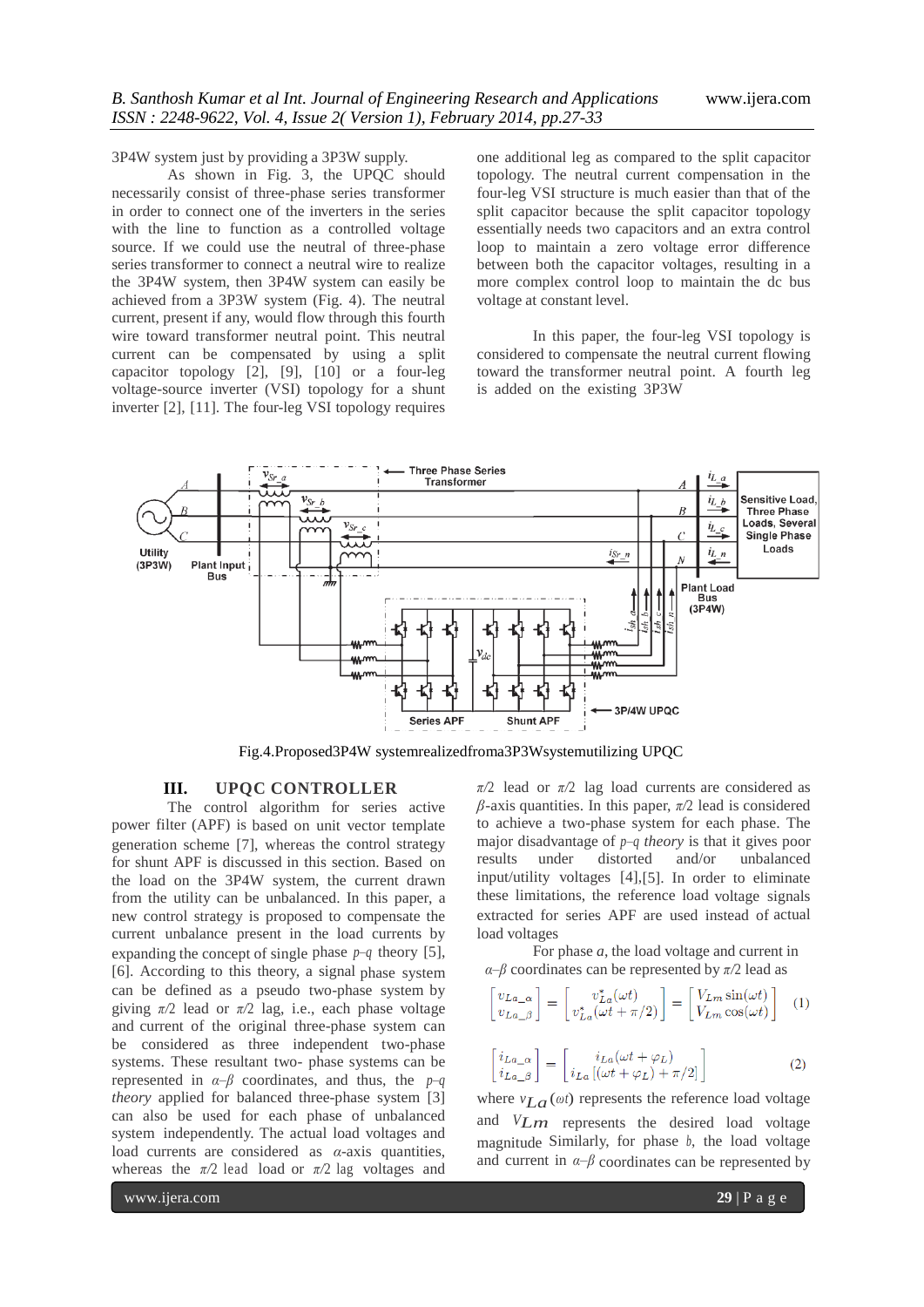*π/*2 lead as

$$
\begin{bmatrix} v_{Lb} \\ v_{Lb} \\ \beta \end{bmatrix} = \begin{bmatrix} v_{Lb}^* (\omega t) \\ v_{Lb}^* (\omega t + \pi/2) \end{bmatrix} = \begin{bmatrix} V_{Lm} \sin(\omega t - 120^\circ) \\ V_{Lm} \cos(\omega t - 120^\circ) \end{bmatrix}
$$
(3)

$$
\begin{bmatrix} i_{Lb}\ i_{Lb}\end{bmatrix} = \begin{bmatrix} i_{Lb}(\omega t + \varphi_L) \\ i_{Lb}\left[ (\omega t + \varphi_L) + \pi/2 \right] \end{bmatrix}.
$$
 (4)

In addition, for phase *c*, the load voltage and current

$$
\begin{bmatrix} v_{Lc_{\alpha}} \\ v_{Lc_{\beta}} \end{bmatrix} = \begin{bmatrix} v_{Lc}^*(\omega t) \\ v_{Lc}^*(\omega t + \pi/2) \end{bmatrix} = \begin{bmatrix} V_{Lm} \sin(\omega t + 120^\circ) \\ V_{Lm} \cos(\omega t + 120^\circ) \end{bmatrix}
$$
 (5)  
\n
$$
\begin{bmatrix} i_{Lc_{\alpha}} \\ i_{Lc_{\beta}} \end{bmatrix} = \begin{bmatrix} i_{Lc}(\omega t + \varphi_L) \\ i_{Lc}[(\omega t + \varphi_L) + \pi/2] \end{bmatrix}.
$$
 (6)

in *α*–*β* coordinates can be represented by *π/*2 lead as

By using the definition of three-phase *p*–*q* theory for balanced three-phase system [3], the instantaneous power components can be represented as Instantaneous active power

$$
p_{L,abc} = v_{L,abc}\alpha \cdot i_{L,abc}\alpha + v_{L,abc}\beta \cdot i_{L,abc}\beta. \tag{7}
$$

Instantaneous reactive power

$$
q_{L,abc} = v_{L,abc}\alpha \cdot i_{L,abc}\beta - v_{L,abc}\beta \cdot i_{L,abc}\alpha. \tag{8}
$$

Considering phase *a*, the phase-*a* instantaneous load active and instantaneous load reactive powers can be represented by

$$
\begin{bmatrix} p_{La} \\ q_{La} \end{bmatrix} = \begin{bmatrix} v_{La_{\alpha}} & v_{La_{\beta}} \\ -v_{La_{\beta}} & v_{La_{\alpha}} \end{bmatrix} \cdot \begin{bmatrix} i_{La_{\alpha}} \\ i_{La_{\beta}} \end{bmatrix}
$$
 (9)

Where

$$
p_{La} = \overline{p}_{La} + \tilde{p}_{La} \tag{10}
$$

$$
q_{La} = \overline{q}_{La} + \tilde{q}_{La}.\tag{11}
$$

In (10) and (11),  $p_{L\bar{a}}$  and  $q_{La}$  represent the dc components that are responsible for fundamental load active and reactive powers, whereas  $\tilde{p}L_a$  and  $\tilde{q}Lq$  represent the ac components that are responsible for harmonic powers. The phase-*a* fundamental instantaneous load active and reactive power components can be extracted from pLa and q pLa, respectively, by using a low pass filter. Therefore, the instantaneous fundamental load active power for phase a is given by

$$
p_{La,1} = \overline{p}_{La} \tag{12}
$$

and the instantaneous fundamental load reactive power for phase a is given by

$$
q_{La,1} = \overline{q}_{La}.\tag{13}
$$

Similarly, the fundamental instantaneous load active and the fundamental instantaneous load reactive powers for phases and c can be calculated as Instantaneous fundamental load active power for phase b

$$
p_{Lb,1} = \overline{p}_{Lb}.\tag{14}
$$

Instantaneous fundamental load reactive power for phase b

$$
q_{Lb,1} = \overline{q}_{Lb}.\tag{15}
$$

Instantaneous fundamental load active power for phase c

$$
p_{Lc,1} = \overline{p}_{Lc}.\tag{16}
$$

Instantaneous fundamental load reactive power for phase c

$$
q_{Lc,1} = \overline{q}_{Lc}.\tag{17}
$$

Since the load current drawn by each phase may be different due to different loads that may be present inside plant, therefore, the instantaneous fundamental load active power and instantaneous fundamental load reactive power demand for each phase may not be the same. In order to make this load unbalanced power demand, seen from the utility side, as a perfectly balanced fundamental three-phase active power, the unbalanced load power should be properly redistributed between utility, UPQC, and load, such that the total load seen by the utility would be linear and balanced load. The unbalanced or balanced reactive power demanded by the load should be

handled by a shunt APF. The aforementioned task can be achieved by summing instantaneous fundamental load active power demands of all the three phases and redistributing it again on each utility phase, i.e., from (12), (14), and (16),

$$
p_{L, \text{total}} = p_{La,1} + p_{Lb,1} + p_{Lc,1} \tag{18}
$$

$$
p_{S/\text{ph}}^* = \frac{p_{L,\text{total}}}{3}.\tag{19}
$$

Equation (19) gives the redistributed per-phase fundamental active power demand that each phase of utility should supply in order to achieve perfectly balanced source currents. From (19), it is evident that under all the conditions, the total fundamental active power demanded by the loads would be equal to the total power drawn from the utility but with perfectly balanced way even though the load currents are unbalanced. Thus, the reference compensating currents representing a perfectly balanced threephase system can be extracted by taking the inverse of (9)

$$
\begin{bmatrix} i_{Sa_{-\alpha}}^* \\ i_{Sa_{-\beta}}^* \end{bmatrix} = \begin{bmatrix} v_{La_{-\alpha}} & v_{La_{-\beta}} \\ -v_{La_{-\beta}} & v_{La_{-\alpha}} \end{bmatrix}^{-1} \cdot \begin{bmatrix} p_{S/\text{ph}}^* + p_{\text{dc}/\text{ph}} \\ 0 \end{bmatrix}.
$$
 (20)

In (20), pdc/ph is the precise amount of per-phase active power that should be taken from the source in order to maintain the dc-link voltage at a constant level and to overcome the losses associated with UPQC. The oscillating instantaneous active power ˜p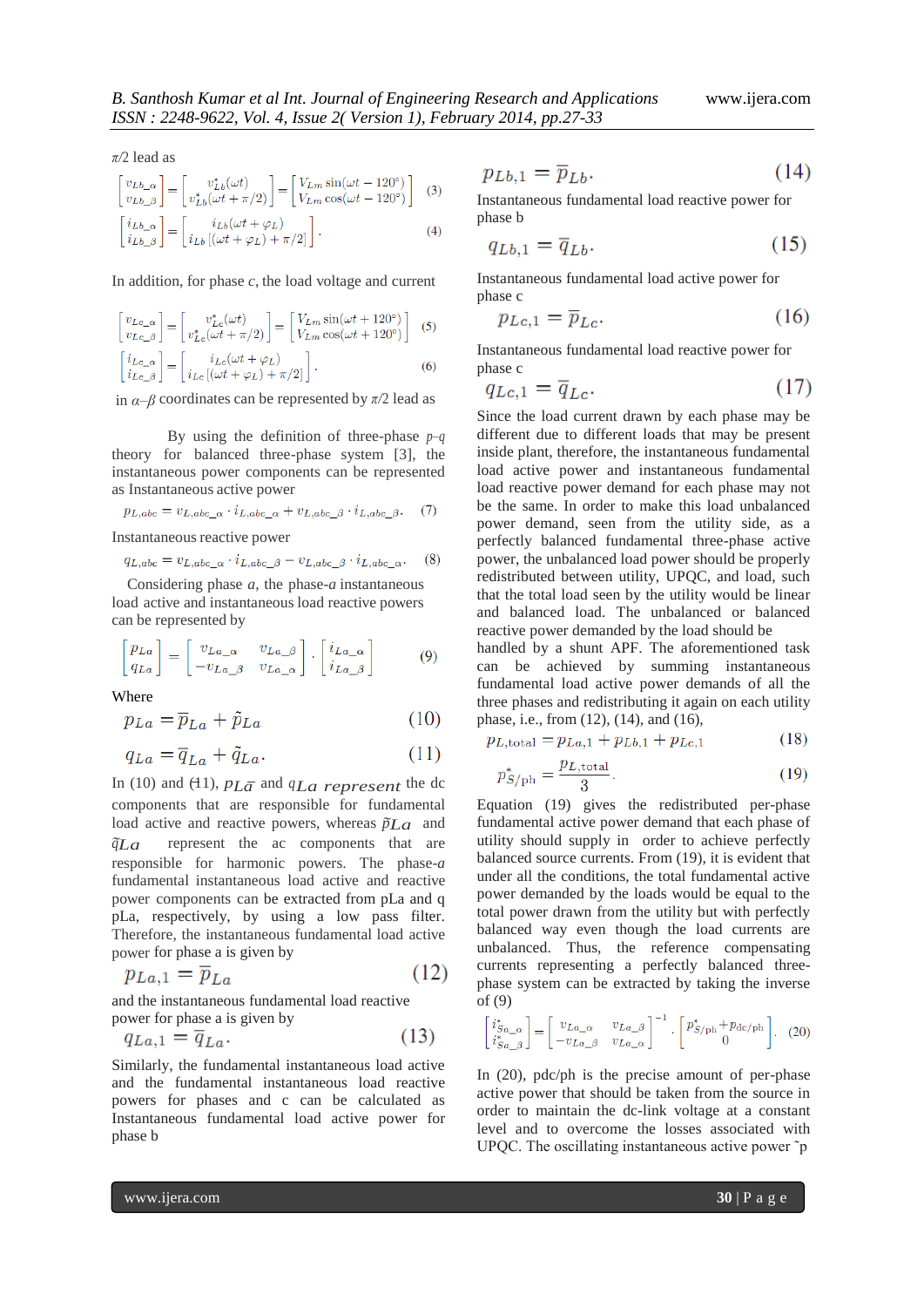should be exchanged between the load and shunt APF. The reactive power term (qLa) in (20) is considered as zero, since the utility should not supply load reactive power demand. In the above matrix, the a-axis reference compensating current represents the instantaneous fundamental source current, since aaxis quantities belong to the original system under consideration and the ß-axis reference compensating current represents the current that is at p/2 lead with respect to the original system.

Therefore,

$$
i_{Sa}^*(t) = \frac{v_{La}\_\alpha(t)}{v_{La}\_\alpha + v_{La}\_\beta} \cdot \left[ p_{S/\text{ph}}^*(t) + p_{\text{dc}/\text{ph}}(t) \right]. \tag{21}
$$

Similarly, the reference source current for phases b and c can be estimated as

$$
i_{Sb}^*(t) = \frac{v_{Lb}\_\alpha(t)}{v_{Lb}\_\alpha + v_{Lb}\_\beta} \cdot \left[ p_{L/\mathrm{ph}}^*(t) + p_{\mathrm{dc}/\mathrm{ph}}(t) \right] \tag{22}
$$

$$
i_{Sc}^{*}(t) = \frac{v_{Lc_{\alpha}}(t)}{v_{Lc_{\alpha}}^{2} + v_{Lc_{\alpha}}^{2}} \cdot \left[ p_{L/\text{ph}}^{*}(t) + p_{\text{dc}/\text{ph}}(t) \right].
$$
 (23)

The reference neutral current signal can be extracted by simply adding all the sensed load currents, without actual neutral current sensing, as

$$
i_{L_n}(t) = i_{La}(t) + i_{Lb}(t) + i_{Lc}(t)
$$
\n(24)

$$
i_{\text{Sh}_-n}^*(t) = -i_{L_n}(t). \tag{25}
$$

The proposed balanced per-phase fundamental active power estimation, dc-link voltage control loop based on PI regulator, the reference source current generation as given by  $(21)$ – $(23)$ , and the reference neutral current generation are shown in Fig.  $5(a)$ –(d), respectively.

#### **IV. SIMULATION RESULTS**

Simulation results for the proposed UPQCbased 3P4W topology are shown in Fig.  $6(a)$ –(j). MATLAB/Simulink is used as a simulation tool. Utility voltages are assumed to be distorted with voltage THD of 9.5%. The distorted voltage profile is shown in Fig. 6(a). The UPQC should maintain the voltage at load bus at a desired value and free from distortion. The plant load is assumed to be the combination of a balanced three-phase diode bridge rectifier followed by an R–L load, which acts as a harmonic generating load, and three different singlephase loads on each phase, with different load active and reactive



Fig. 5. Shunt active filter control block diagram. (a) Proposed balanced per-phase fundamental active power estimation. (b) DC-link voltage control loop.(c) Reference source current generation. (d) Neutral current compensation.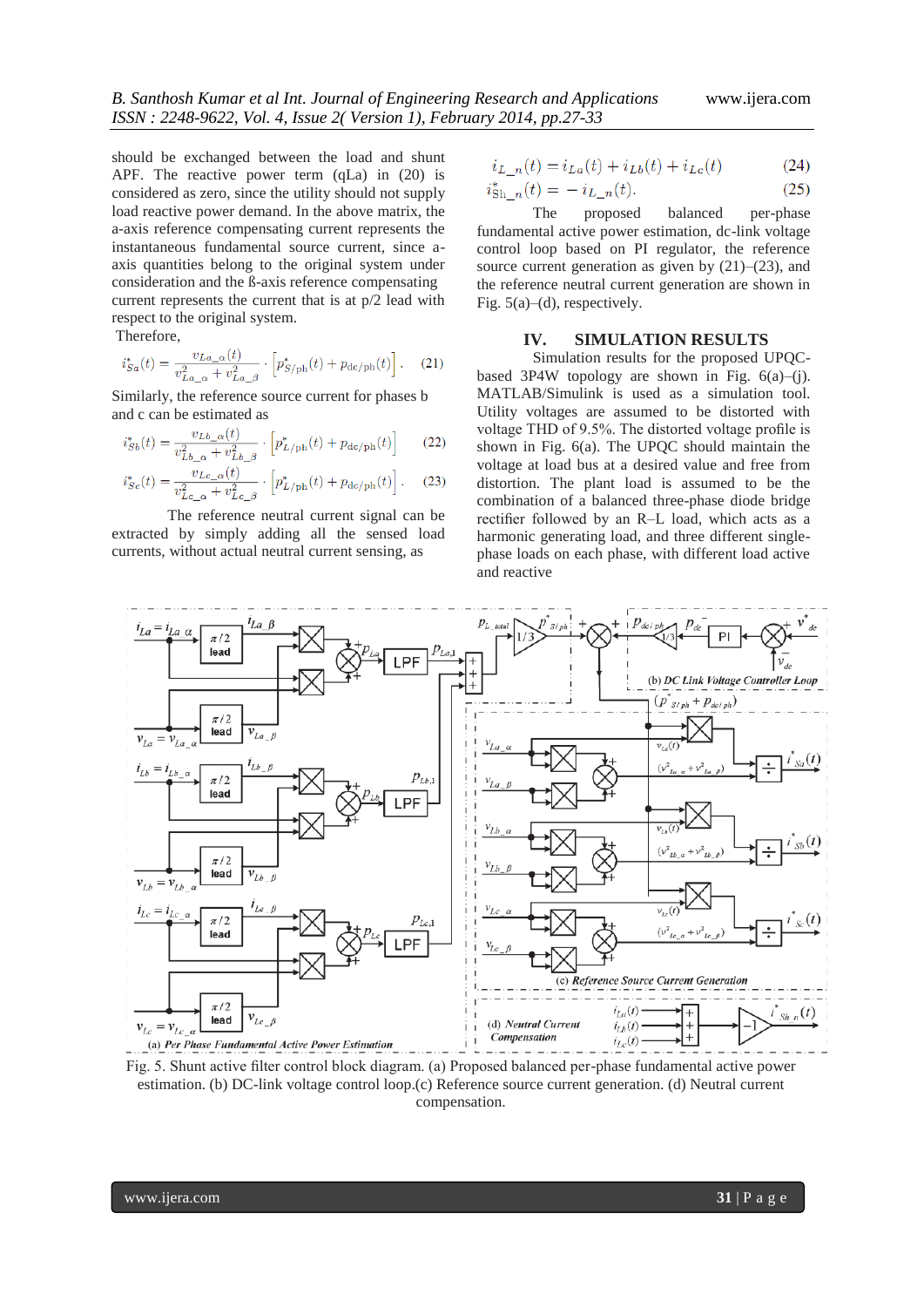

Fig. 6. Simulation result—proposed 3P4W UPQC structure. (a) Utility voltage (vS\_abc). (b) Load voltage (vL\_abc). (c) Injected voltage (v inj\_abc) (d) DC-link voltage (vdc). (e) Neutral current flowing toward series transformer (iSr\_n). (f) Source current (iS\_abc). (g) Load current (i). (h) Shunt L\_abc compensating current (iSh abc). (i) Current flowing through load neutral wire (iL\_n). (j) Shunt neutral compensating current (iSh\_n).

power demands. The resulting load current profile shown in Fig.  $6(g)$  has THD of 12.15%.

The shunt APF is turned ON first at time t  $=0.1$  s (not shown in Fig. 6) such that it maintains the dc-link voltage at a set reference value, here 220 V. At time  $t = 0.2$  s, the series APF is put into operation. The series APF injects the required compensating voltages through series transformer, making the load voltage free from distortion (THD=1.5%) and at a desired level as shown in Fig. 6(b). The series-APFinjected voltage profile is shown in Fig. 6(c). Simultaneously, the shunt APF injects the compensating currents to achieve the balanced source current, free from distortion, as discussed in the previous section. The compensated source currents shown in Fig. 6(f) are perfectly balanced with the THD of 2.3%. The currents injected by the shunt APF are shown in Fig. 6(g). Since the load on the network is unbalanced in nature, the neutral current may flow through neutral conductor toward the series transformer neutral point. The load neutral current profile is shown in Fig.  $6(i)$ . As shown in Fig.  $6(e)$ , the shunt APF effectively compensates the current flowing toward the transformer neutral point. Thus, the series transformer neutral point is maintained at virtual zero potential. The compensating current injected through the fourth leg of the shunt APF is shown in Fig.  $6(i)$ .

### **V. C ONCLUSION**

A new 3P4W topology for distribution system utilizing UPQC has been proposed in this paper. This proposed topology would be very useful to expand the existing 3P3W system to 3P4W system where UPQC is installed to compensate the different power quality problems, which may play an